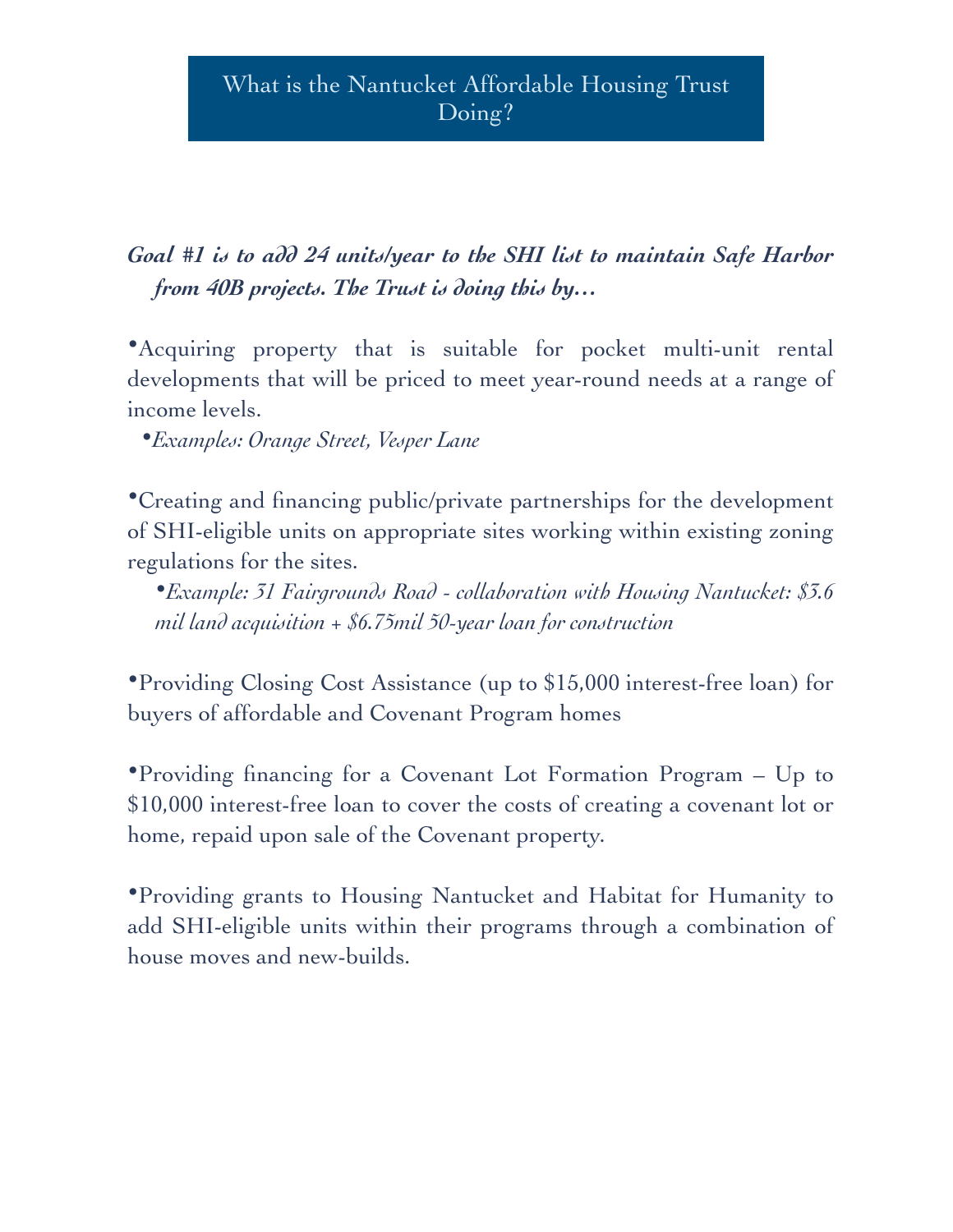#### •*What is Chapter 40B?*

•It is a mandate from the State that 10% of our year-round housing stock must be eligible for the Subsidized Housing Inventory. The Subsidized Housing Inventory is used to measure a community's stock of low-or moderate-income housing for the purposes of M.G.L. Chapter 40B, the Comprehensive Permit Law. For us that means 490 housing units based on the 2010 census. Nantucket has 241 units on our SHI list as of May 21, 2021  $(4.9\%)$ 

## •*Why is that a problem?*

•If a community does not meet the 10% SHI requirement, developers may apply under Chapter 40B to expedite/bypass much of the local approval process (Planning Board, HDC, etc.) and consolidate it under one board (Zoning Board of Appeals) where they may ask for concessions on local requirements to make the development more financially viable (increased density, fee reductions, etc.) as long as 25% of the units built are SHI-Eligible. By adding at least 24 units to the SHI list each year, thus demonstrating our commitment to work our way to the 10% requirement, along with other requirements such as maintaining an approved Housing Production Plan and updating it every 5 years, Nantucket can remain in "Safe Harbor" from unfriendly Chapter 40B development.

## •*What housing is eligible for the SHI list?*

•Homes that rent or sell to people who make no more than 80% of the Area Median Income qualify. They must have a deed restriction and must be allocated using Affirmative Fair Marketing practices (e.g., a lottery). Please see page four of the accompanying handout for detailed information about current & future SHI list units on Nantucket.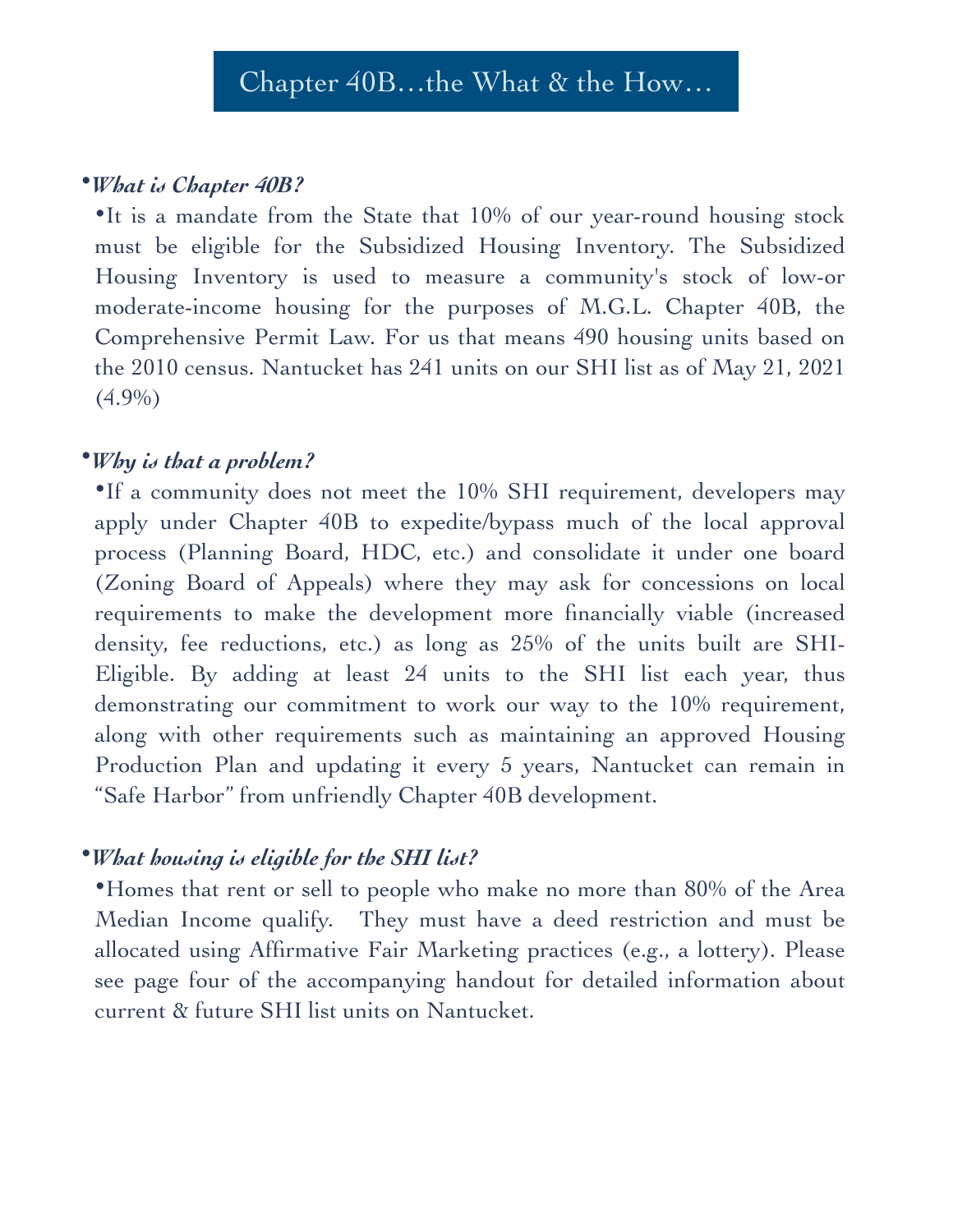•Developing a down payment assistance program for Covenant Home & year-round workforce buyers earning up to 200% AMI. Homes purchased with this assistance would be deed restricted in perpetuity for year-round housing.

•Developing a Community Land Trust model for equity sharing to allow families who make between 150% - 200% AMI afford a home.

•*Example: a Community Land Trust owns the land and leases to the homebuyer for 99 years in exchange for restrictions that the home will remain affordable and only accessible to year-round residents in perpetuity.*

#### *What does all this Cost?*

•Please see page one of the accompanying handout for a detailed breakdown on the costs associated with Safe Harbor maintenance for the near term.

•Equity Sharing/Down Payment Assistance will, of course, be based on market conditions. An estimate is \$300,000 on average per home, with individual need potentially ranging from \$10,000 to \$400,000. For every \$5 million we could get approximately 15 families into homeownership, while making a community investment in the underlying land.